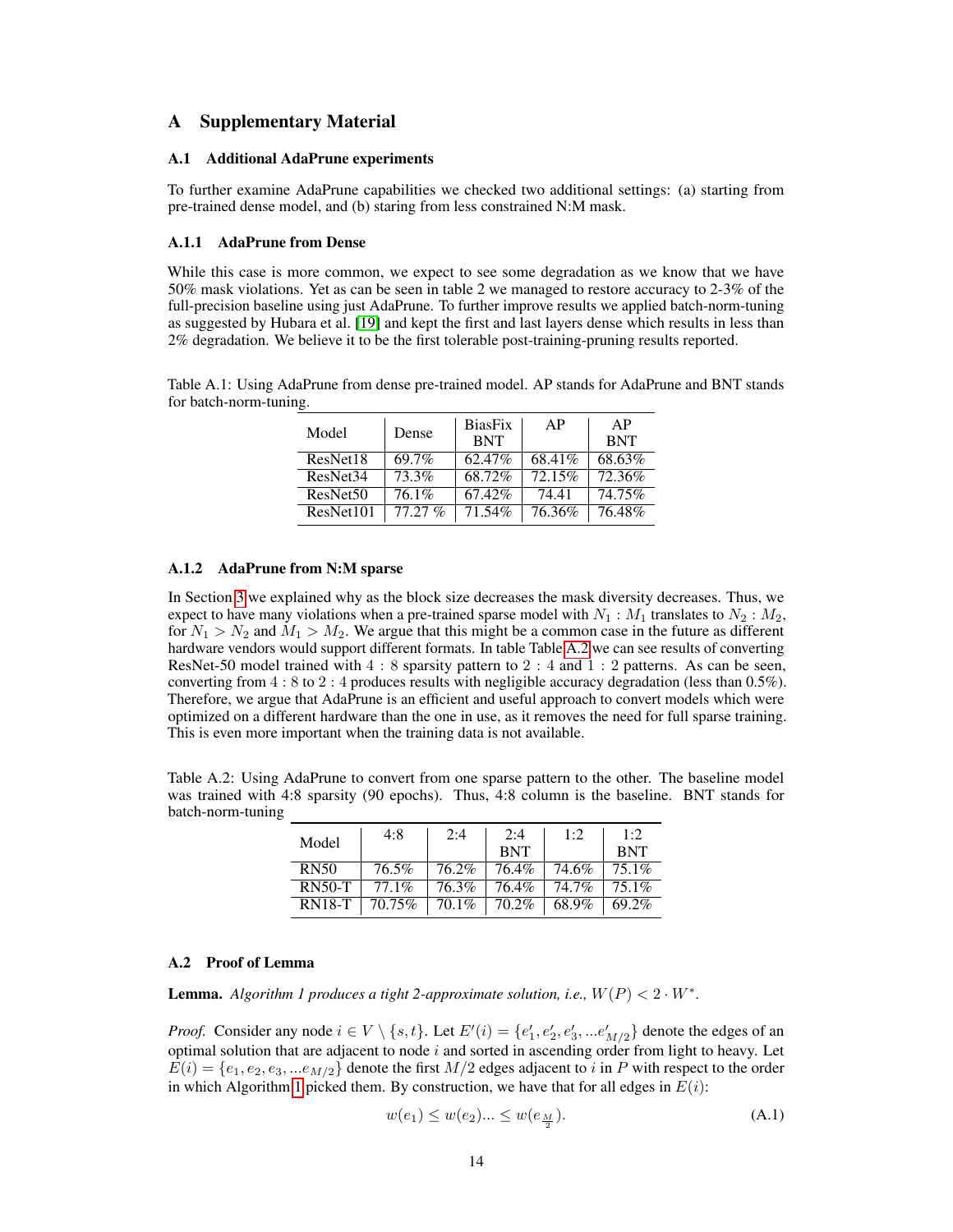We note that we can truncate the list of i at  $M/2$ , since if i has more than  $M/2$  edges adjacent to it in P, then any such edge  $(i, j)$  would also appear in  $E(j)$  (among the first  $M/2$  edges adjacent to j) by the minimality of the solution P. Thus, the union of the lists  $E(i)$  contains all edges in P. We now prove by induction that for any  $n, n \geq 1$ ,

$$
w(e_n) \le w(e'_n). \tag{A.2}
$$

- Base case  $(n = 1)$ :  $w(e_1) \leq w(e'_1)$ , since by construction of Algorithm 1, edge  $e_1$  is the lightest edge adjacent to node i.
- Inductive step: assume  $w(e_n) \leq w(e'_n)$ , then it must hold that  $w(e_{n+1}) \leq w(e'_{n+1})$ ; otherwise, if  $w(e_{n+1}) > w(e'_{n+1})$ , then  $e'_{n+1}$  should have been considered before  $e_{n+1}$ and also chosen by Algorithm 1.

Thus,

$$
\sum_{j=1}^{M/2} w(e_j) \le \sum_{j=1}^{M/2} w(e'_j).
$$

To complete the proof, our goal is to charge the weight of the edges in  $P$  to the weight of the edges in the optimal solution based on the above inequality. However, note that an edge  $(i, j) \in P$  may appear in only one of the lists  $E(i)$  or  $E(j)$ . Thus, for example, two edges in  $\tilde{P}$ ,  $(i, j)$  and  $(i', j)$ , may charge their weight to the same edge  $(i, i')$  in the optimal solution. Clearly, this "double" charging can happen at most twice for each edge in the optimal solution, hence:

$$
W(P) \le 2W^*.
$$

 $\blacksquare$ 

In the following, we show that our analysis of the upper bound of 2 on the approximation factor (proved in the lemma) is asymptotically tight. Consider the example in Fig. [A.1c.](#page-2-0) Let us assume we want to zero out one element in each row and column in the block of size  $4 \times 4$  presented in Fig. [A.1a](#page-2-0) using the 2-approximate algorithm (Algorithm 1). First, we need to convert the block into a bipartite graph (as suggested in Figure 4). This construction appears in Fig. [A.1b.](#page-2-0) Next, we sort the the edges from light to heavy and go over the sorted list. In Fig. [A.1c](#page-2-0) we show the seven iterations of the 2-approximate algorithm. All edges are added to the list of chosen edges  $P$  up until the 7th iteration. The algorithm stops at the 7th iteration, since after adding edge  $u_4 \stackrel{1}{\rightarrow} v_4$ , every node is already "covered" by at least one edge (in other words, each row and each column has at least one entry chosen for pruning). Note that the optimal solution would choose the edges that correspond to the entries on the diagonal (i.e.,  $u_1 \stackrel{1}{\rightarrow} v_1, u_2 \stackrel{1}{\rightarrow} v_2, u_3 \stackrel{1}{\rightarrow} v_3$ , and  $u_4 \stackrel{1}{\rightarrow} v_4$ ), summing up to a total weight of 4. Hence, we get an approximation ratio of  $\frac{7}{4}$ . It is easy to see that when using the same construction for a general block of size  $M \times M$ , we get an approximation ratio of  $\frac{2M-1}{M}$ , asymptotically converging to 2 as M goes to infinity.

### A.3 Min cost flow vs. 2-approximation run-time analysis

In this section we specify the complexity of different min-cost flow methods and compare them with the running time of our 2-approximation method. Ahuja et al. [1] specifies the running times of six min-cost flow algorithms, two of which have distinctively better performance for our construction compared to the others (see Ahuja et al. [1][pp. 396-397]). The running time of these two methods depends on the following parameters: number of nodes  $n$ , number of edges  $m$ , the largest weight coefficient  $W$ , and the flow demand  $U$ . The Goldberg-Tarjan algorithm and the double scaling algorithm have running times of  $\tilde{O}(mn)$ , where  $\tilde{O}$  hides polylogarithmic factors. Thus, in our construction, for a block of size  $M \times M$  the number of edges is  $M^2 + 2M$ , the number of nodes is  $2M + 2$ , and the flow demand is 0.5 $M^2$ . This boils down to running times of  $\tilde{O}(M^3)$  for finding an optimal mask. The running time of the 2-approximation algorithm in comparison is  $\tilde{O}(M^2)$ . In Table [A.3](#page-2-1) we show the running time overhead of ResNet50 training using 2:4 transposable mask with IP, min cost flow and 2-approximation algorithms over regular training. These overheads are smaller than what we measured for 4:8 (Table 2). These methods were implemented in a non-optimized way, therefore, we expect a further decrease of the overhead in the 2-approximation in an optimized algorithm.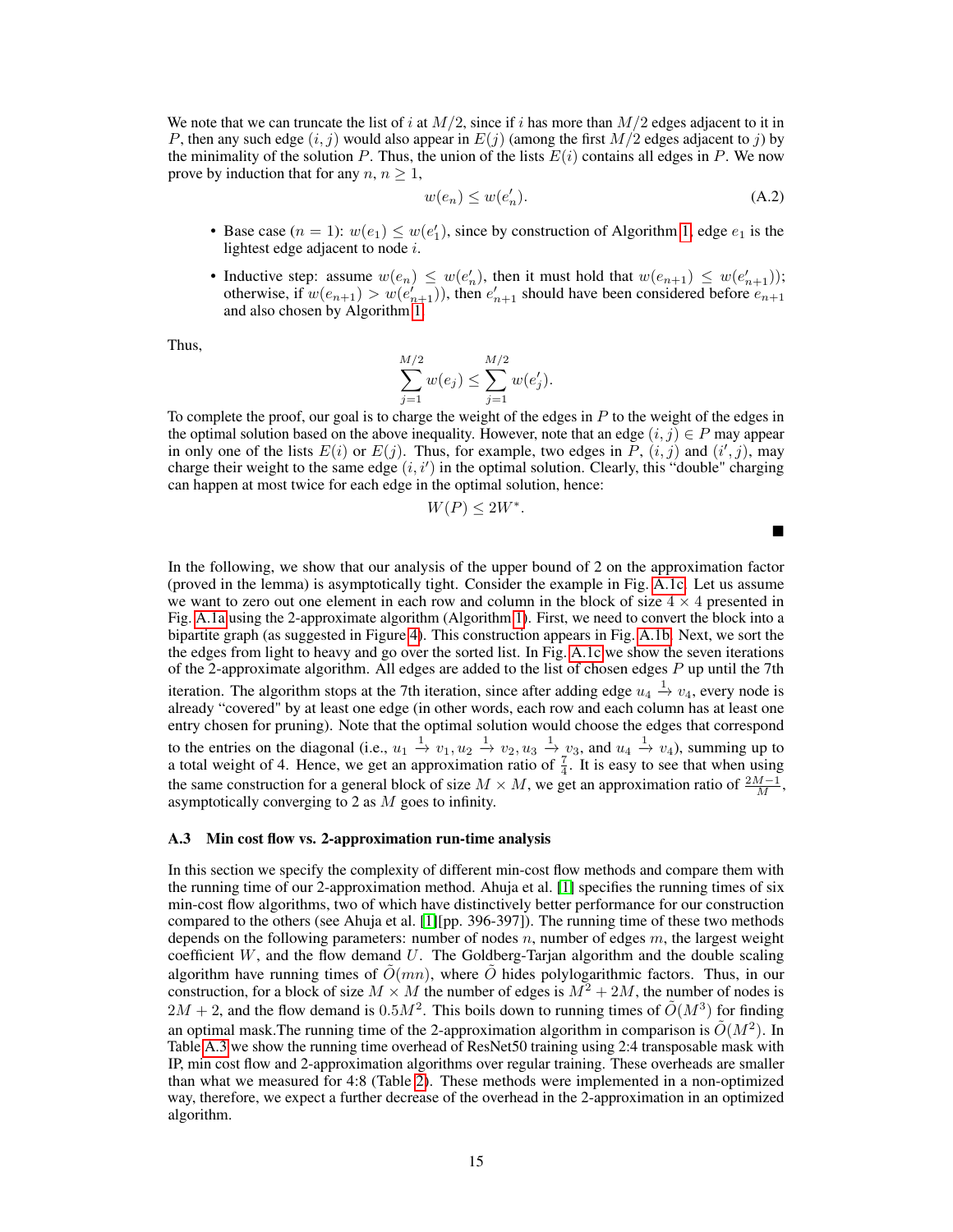<span id="page-2-0"></span>

Figure A.1: (a): Block of size  $4 \times 4$  where we want to zero out one element in each row and column using the 2-approximation algorithm.  $(b)$ : The block represented as a directed bipartite graph.  $(c)$ : The 7 iterations of the 2-approximation algorithm on the bipartite graph. Notice that we get an approximation ratio of  $\frac{7}{4}$ , since the optimal solution picks only the diagonal entries.

<span id="page-2-1"></span>Table A.3: Overhead of different algorithms for finding the 2:4 transposable mask: ratio of their running time over regular training (ResNet50). Notice the overhead reduction in the 2-approximation algorithm in comparison to the naive IP.

| Method              | Overhead $(\% )$ |
|---------------------|------------------|
| Integer-programming | 160              |
| Min-cost flow       | 65               |
| 2-approximation     | 13               |

### A.4 Experiments Setting

In all our experiments we use 8 GPU GeForce RTX 2080 Ti.

AdaPrune We used a small calibration set of 1000 images (one per-class). We run AdaPrune for 1000 iterations with batch-size of 100. For the results in the supplementary material, we kept the first and last layers dense.

N:M transposable sparsity mask from a pre-trained model We used torchvison [28] model-zoo as our pre-trained dense baseline. For all ResNet models we used the original regime as given by He et al. [16], i.e., SGD over 90 epochs starting with learning rate of 0.1 and decreasing it at epochs 30,60,80 by a factor of 10. For BERT-large and MaskRCNN we used the defaults scripts as in Nvidia [35].

N:M transposable sparsity mask from scratch We use the exact same setting as given by Zhou et al. [43].

### A.5 N:M hardware requirements

For conventional hardware, Broadly, N:M sparsity requires adding an N+1 to 1 multiplexer (N+1:1)to the adder tree in the code of the matrix multiplication. engine. Thus switching from 2:4 fine grained sparsity to 4:8 requires 5:1 multiplexers instead of 3:1. The simplest implementation of a multiplexer is build of set of 2:1 multiplexers which means that the area required for the multiplexers scale logarithmicly with the number of zeros in the block (N).

### A.6 Mask diversity Derivation

Let us consider W to be a block of size  $n \times n$  from a weight tensor and our desired sparsity level to be  $N/M$ . Thus, the MD of unstructured sparsity consists of all possibilities to pick N values out of  $B$  (Eq. (2) (a)). The MD increases with the block size  $(B)$ , which might explain the recent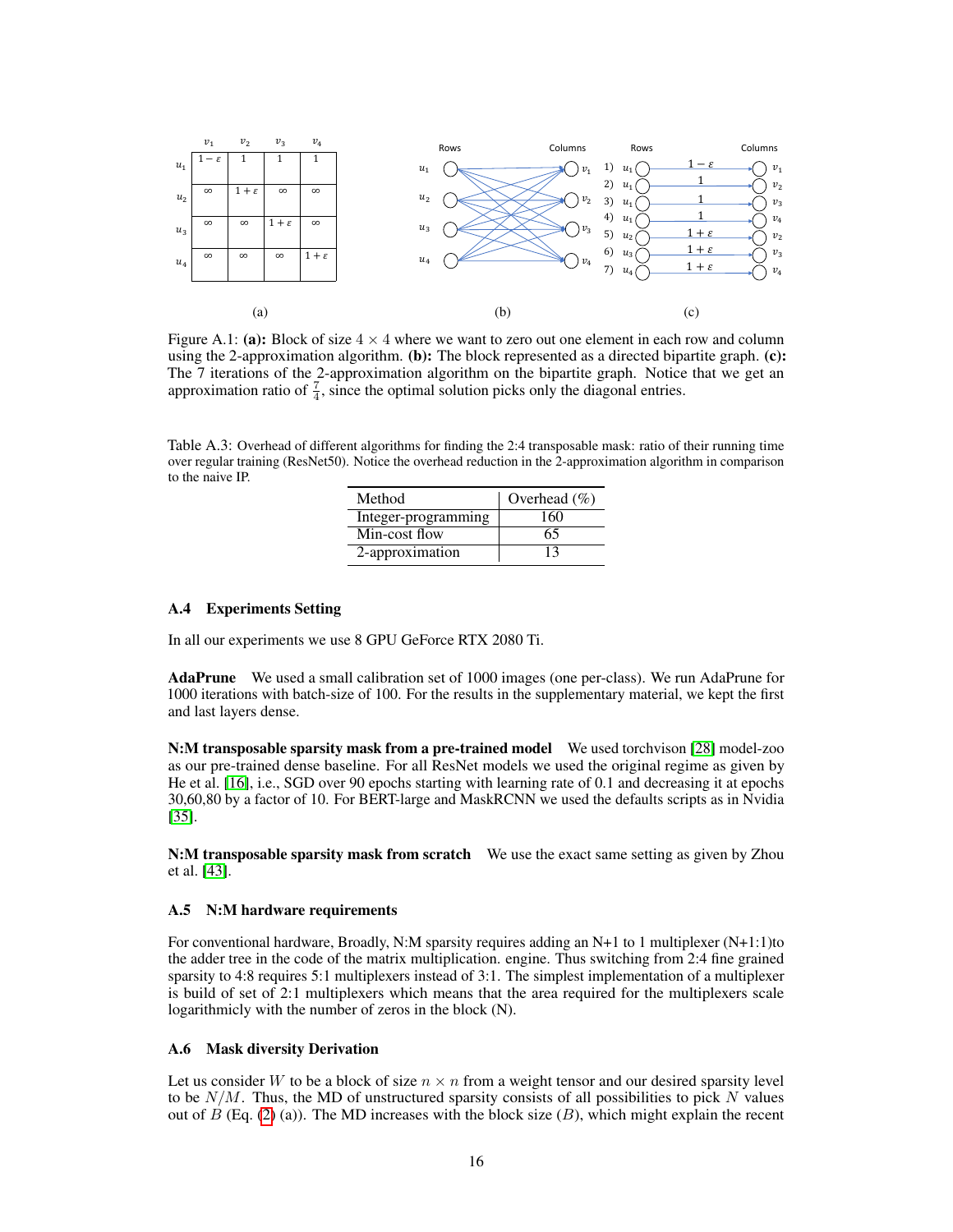success of global pruning. Next we investigate, fine-grained  $N : M$  structured sparsity [36]. This approach requires us to zero out N values in each block of size M. Since we have  $\frac{T}{M}$  blocks this results in Eq. (2) (b). If we wish to enforce the constraints on both row and columns of the matrix (i.e.,  $N : M$  transposable structured) the diversity decreases. Let us first assume  $N = 1$ . The number of possibilities in each block of size  $M^2$  is M!. Repeating this process for general N in all the  $\frac{B}{M^2}$  blocks results in Eq. (2) (c). A more constrained mask, is a fine-grained  $N : M$  mask with a sequential structure. Here we require that each  $M$  contiguous elements would contain  $N$  sequential zeros. In each block of size  $M^2$ , there are  $M - N + 1$  options of sequential zeros. Applying it on all the  $\frac{B}{M}$  blocks results in Eq. (2)(d).

### A.7 Mask diversity Experiments

<span id="page-3-0"></span>In additional to the results in Section 3 we experimented in Fig. [A.2](#page-3-0) with ResNet50 over ImageNet dataset. In all our experiments we used one-shot pruning from dense model and applied the same regime as the original training as suggested by Nvidia [36].



Figure A.2

Figure A.3: ResNet50 over ImageNet top-1 accuracy for weight sparsity of 50 % using different structured and unstructured masks. As expected the mask diversity correlates with the pruned model accuracy.

#### A.8 2:4 transposable mask

In Table [A.4](#page-4-0) we show experiments with the 2:4 transposable mask in the "training from scratch" setting. Moreover, after we published the first version of our paper, researchers from NVIDIA [39] continued our work and demonstrated on a large set of models that one can achieve less than 1% degradation even with 2:4 transposable masks in the "training from a trained dense model" setting. As can be seen, 2:4 transpose mask can achieve high accuracy in part of the models. This results correlates with the shown MD, since 2:4 transpose mask has similar MD to 1:2 mask which already achieved high accuracy (Fig. [A.2\)](#page-3-0). Despite this, in some scenarios 2:4 transposable does not work as well, as in the case of finetuning BERT-Large on SQuAD dataset. Here the 2:4 transposable mask incurred a  $\sim 1\%$  degradation (90.18 F1 vs. 91.1 F1 for the dense model) while a 4:8 transposable mask incurred less than 0.5% degradation in F1 score (90.65 F1).